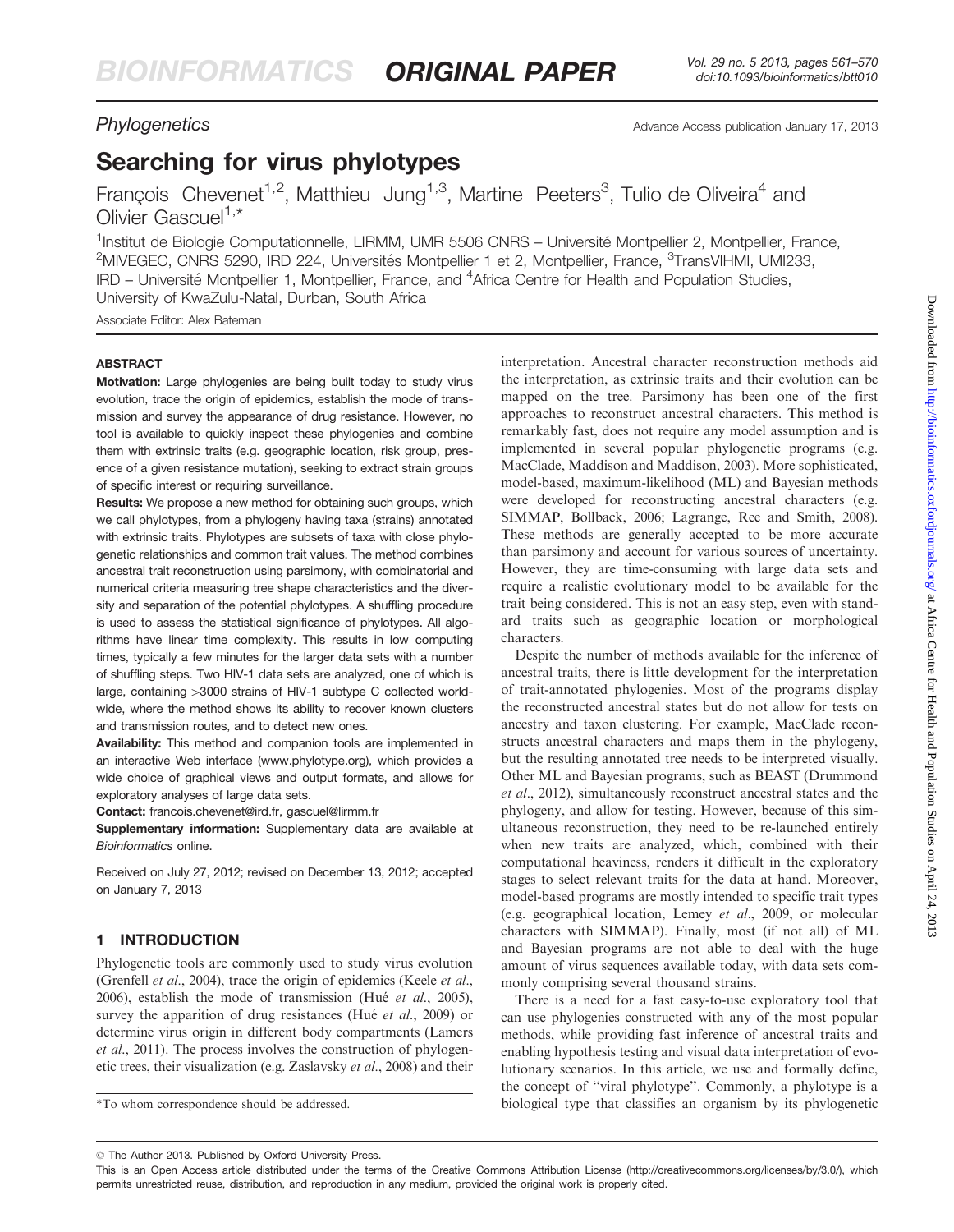<span id="page-1-0"></span>relationship to other organisms. The term phylotype is taxon-neutral, thus one can choose the phylogenetic level at which the phylotype is described, depending on the question being examined. The term is commonly used in microbiology, and several tools have been developed to infer bacteria phylotypes (e.g. RAMI, [Pommier](#page-9-0) et al., 2009) or to study them from an ecological perspective (e.g. Picante, [Kembel](#page-9-0) et al., 2010, for analyzing the phylogenetic and trait diversity of ecological communities). Here we adopt a more specific virus view, combining (ancestral) traits with combinatorial and numerical criteria measuring tree shape characteristics and the diversity and separation of the phylotypes. Traits of extant and ancestral nodes are used to assess the relevance of phylotypes for the question being addressed. Numerical criteria are analogous to those used to define and study bacteria phylotypes. This method is implemented in ''PhyloType'', a user-friendly Web interface that uses parsimony to reconstruct ancestral traits and a number of criteria to select phylotypes. A shuffling procedure is used to assess the significance of this selection process. The method is fast, allowing for the analysis of phylogenies comprising several thousands of taxa (strains). In the following, we describe the method and the Web interface, then show its application on two data sets, dealing with the epidemiological history of HIV-1 subtype A (HIV-1A) in Albania ([Salemi](#page-9-0) et al., 2008), and the global epidemic of HIV-1 subtype C (HIV-1C) using a large data set comprising  $\sim$ 3000 strains collected worldwide (Jung et al.[, 2012](#page-9-0)).

# 2 METHODS, CRITERIA AND ALGORITHMS

#### 2.1 Phylotype definition and interpretation, method outline

A phylotype is a subset of studied taxa (strains) that share a common history. This history is 2-fold:

The first component is a phylogeny  $T$  of all taxa studied, which is one of the inputs of the method. The quality and relevance of results will, of course, depend on the accuracy of T, but  $T$  is not questioned in the analyses.  $T$  must be rooted and, again, the correctness of root location is essential. T may or may not be equipped with branch supports (e.g. bootstrap). More relevant results are obtained when branch supports are available and only well-supported parts of T are used. Clades (rooted subtrees) are the standard way to define subsets of taxa with common history from a rooted phylogeny. Here, a phylotype must be included in a clade of T, and the root of this clade must be the most recent common ancestor (MRCA) of the members of the phylotype. This MRCA is also called the root of the phylotype. In some cases (e.g. when studying the geographical origin of an epidemic), the common clade will be the entire phylogeny T. The common clade and MRCA property define the phylogenetic component of the common history of phylotypes.

The second component of this common history is induced by a set of traits or annotations attached to each of the taxa. For example, these annotations may describe the country of origin, the presence of a given resistance mutation, the risk group, the mode of transmission and so forth. These annotations are provided by the user and are the second input of the method. They are called primary annotations and can be combined in the Web interface to obtain, for example, secondary annotations representing regions of the globe by making a logical 'OR' of several countries. Different sets and combinations of annotations can be quickly explored, thanks to the speed of the method. Annotations used in a single analysis are mutually exclusive, but they may not be exhaustive (i.e. each taxon has at most one annotation).

Beyond phylogeny, the members of a given phylotype share the same evolutionary history regarding the annotations being analyzed. The phylotype root must have a unique annotation, say A, which lasted until extant phylotype members that are annotated by  $A$ . Formally, within a clade with root  $r$ , every taxon x sharing the same annotation  $A$  as  $r$ , and for which A is conserved along the path from  $r$  to  $x$ , belongs to the phylotype defined by  $r$  and  $\overline{A}$  (assuming the MRCA condition is fulfilled). As ancestral annotations are unknown, some inference method must be used. The PhyloType software currently uses parsimony, but other approaches are possible. Figure 1 presents examples to illustrate the phylotype concept:

- Figure 1a displays a phylotype that is as simple as possible. All taxa of the clade are marked by annotation  $A$  as well as the clade root and all intermediate nodes. Such a phylotype typically corresponds to the appearance of a new strain in a given country.
- Figure 1b shows an "intermediary" A phylotype, included in a clade that comprises taxa not annotated with A. Some of these non- $A$  taxa belong to a (simple)  $B$  phylotype. Some others seem to be randomly mixed with the members of the A phylotype. Such a phylotype is typically seen with epidemics that start to break out from their country of origin  $(A)$ .
- In Figure 1c, we see a "complex" or "ancient" phylotype. The original annotation, A, has become rare. The phylotype clade contains several nested clades defining sub-phylotypes, one of which annotated with A. Such a phylotype may correspond to ancient epidemics that have widely diffused among non-A taxa and have returned back to A.

Phylotypes may thus be simple clades (Fig. 1a), but they may also form hierarchical chains showing the succession of founder events (Fig. 1b and c). The approach differs from that commonly used for bacteria (e.g. RAMI, [Pommier](#page-9-0) et al., 2009; see also [Zaslavsky](#page-9-0) et al., 2008, for application to viruses), where clades with low genetic diversity are aggregated, producing clusters



Fig. 1. Three examples of phylotypes, ranked by increasing complexity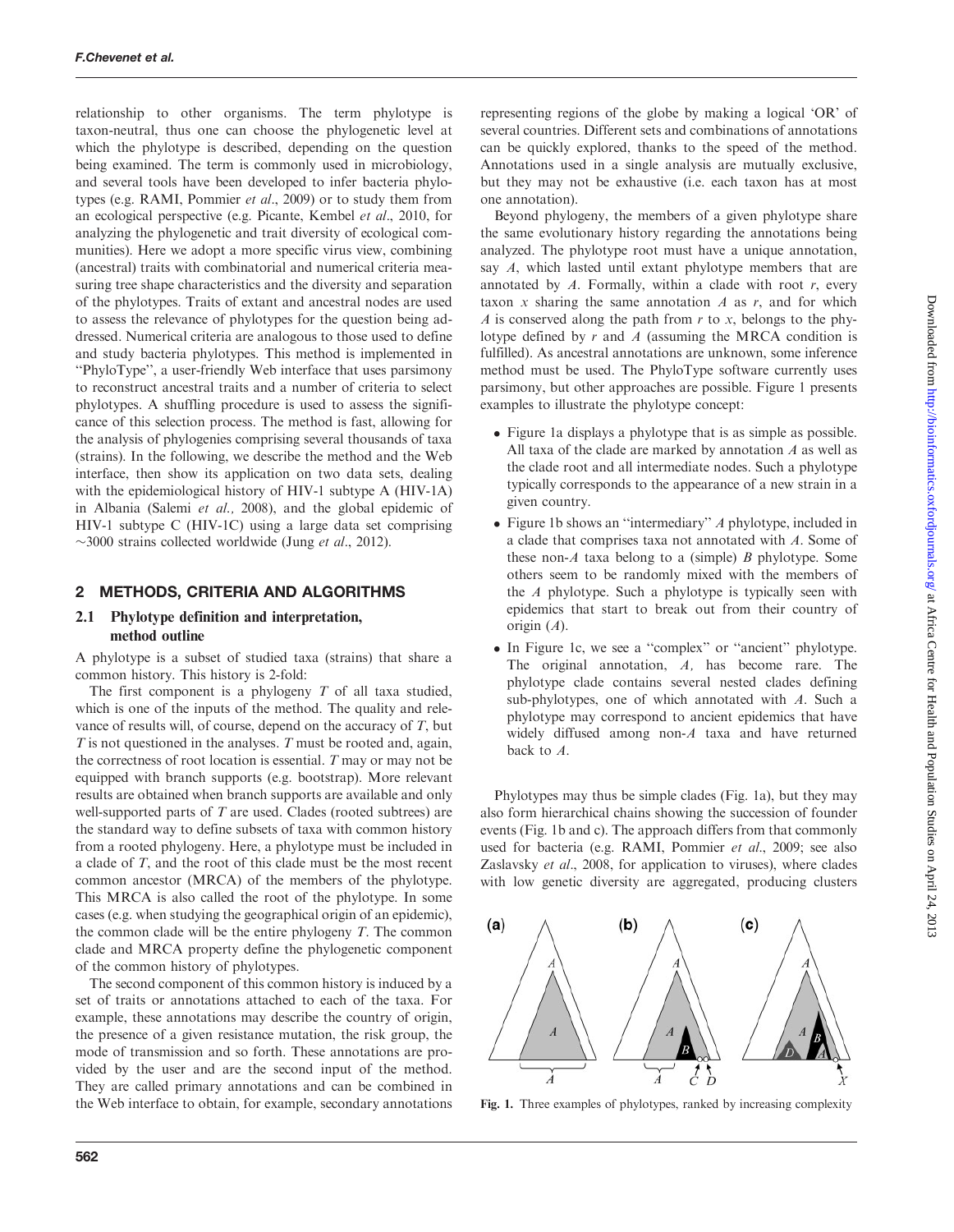similar to our simple phylotypes. Here, a phylotype is a (potential) founder event associated with a unique annotation, for example, a country. Consider two phylotypes  $P_A$  and  $P_B$ , annotated with A and B respectively, with  $P_A$  being the origin of  $P_B$  as shown in [Figure 1b](#page-1-0) and [1](#page-1-0)c. This means that a strain (not necessarily originating from A) started to spread in A and produced a number of variants, one of which went to B, resulting in a new founder event  $P_B$ .  $P_A$  may be the origin of several founder events in B. The link between  $P_A$  and  $P_B$  may be direct (A or B belong to the annotation set of every node in the path from  $P_A$  to  $P_B$ roots) or indirect (some nodes contains annotations that all differ from  $A$  and  $B$ ).

The method to extract phylotypes can be summarized as follows (details are provided in the following sub-sections):

- Inference of ancestral annotations using parsimony.
- This ancestral reconstruction induces a set of potential phylotypes defined by the MRCA and path-conservation conditions (see above).
- Combinatorial, numerical and statistical criteria are used to select a set of relevant phylotypes from among all potential phylotypes.

#### 2.2 Reconstruction of ancestral annotations

The PhyloType software uses parsimony to reconstruct ancestral annotations. To deal with incomplete information, we assume that non-annotated taxa are associated with the set of all possible annotations; other (informed) taxa must have a unique annotation. Annotations are treated as non-ordered discrete characters. Moreover, we assume that annotation changes are not oriented and thus use Fitch parsimony. Two standard options are available: ACCTRAN and DELTRAN ([Swofford and Maddison,](#page-9-0) [1987](#page-9-0)). Both perform two tree traversals associating each tree node with the set of most parsimonious annotations, and requiring  $O(nv)$  computing time to analyze a tree with *n* taxa and *v* annotations. The first bottom-up tree traversal is common to ACCTRAN and DELTRAN; it recursively computes the most parsimonious annotation sets associated to tree nodes with respect to their descendants. ACCTRAN and DELTRAN differ in the second top-down tree traversal to account for the three neighboring subtrees of a given node and resolve ambiguities: ACCTRAN chooses reversals over parallelisms when the choice is equally parsimonious, while DELTRAN does the opposite and favors parallelisms. ACCTRAN is typically used with morphological characters, while DELTRAN is often used with geographic annotations (e.g. [Wallace](#page-9-0) et al., 2007). Both procedures are based on extreme opposite choices to solve ambiguities, and it is a good practice to run both and compare the results to check that they are (nearly) identical. Note, however, that both ACCTRAN and DELTRAN may be unable to solve some ambiguities; the corresponding nodes then have ''multiple'' annotations. Moreover, the accuracy and relevance of ancestral annotations (and thus of the whole analysis) may depend on the representativity of the sample of sequences; if certain annotations are clearly over-represented, then parsimony (and any ancestral reconstruction method) will tend to over-predict those annotations, thus producing erroneous results. This phenomenon may become significant if, in addition, the tree contains numerous phylogenetic errors that spread over-represented annotations throughout the tree.

The potential phylotypes are defined by the clades having a unique annotation at their root. Phylotype members are obtained by following the paths where this annotation is conserved and unique, and the MRCA condition is accounted for by using the Persistence criterion (see below).

#### 2.3 Combinatorial and numerical criteria

Combinatorial and numerical criteria are used to measure the relevance of potential phylotypes. A number of criteria are available in theWeb interface. The choice of criteria and selection thresholds is left to users, who will test them interactively until a consistent and statistically supported picture is obtained. However, some minimal constraints (see below) are imposed to avoid meaningless analyses. All criteria are defined recursively and globally computed for all potential phylotypes in  $O(n)$  time (see [Supplementary Material](http://bioinformatics.oxfordjournals.org/lookup/suppl/doi:10.1093/bioinformatics/btt010/-/DC1) for formal definitions and algorithms).

Size This criterion simply counts the number of taxa (members) in the potential phylotypes. Because having a phylotype containing a single taxon is meaningless, we impose that Size  $\geq$  is always present among phylotype selection criteria. Moreover, it is possible to express that some taxa correspond to several strains. We then count the number of strains in the potential phylotypes, instead of the number of taxa (tree leaves).

Different This criterion measures the number of exceptions in the potential phylotypes. Let  $P$  be a potential phylotype defined by clade C; Different counts the number of sub-clades of C with annotations differing from P's annotation. When such a sub-clade is found, it is counted as one, regardless of the number of covered taxa. For example, Different is equal to 3 for both main A phylotypes in [Figure 1](#page-1-0)b and 1c.

Size/Different Size and Different tend to be correlated. We expect large values of Size to be associated to relatively large values of Different. To account for both criteria simultaneously, we use their Size/Different ratio. Because having a phylotype containing many taxa and sub-clades with different annotations is meaningless, we impose that  $Size/D$  ifferent with threshold  $\geq 0.5$ is always present among phylotype selection criteria. Default selection threshold is  $>1$ .

Total This criterion counts the total number of taxa (strains) in the clade defining a potential phylotype, disregarding annotations. This criterion combines Size (to be maximized) and Different (to be minimized). To avoid conflicts with these two criteria, Total cannot be retained to select phylotypes, but its value may be of interest and is displayed by the software.

Persistence This criterion measures the extent to which the root annotation A of the phylotype is conserved in its descendants. It is equal to the minimum depth where  $A$  is conserved, among all lineages starting from phylotype root. Persistence is used to prevent a phylotype from having a direct root descendant with annotation different from that of the root. It is easily seen that requiring *Persistence* to be  $>1$  implies that the MRCA condition is fulfilled (both direct descendants have A, and thus both direct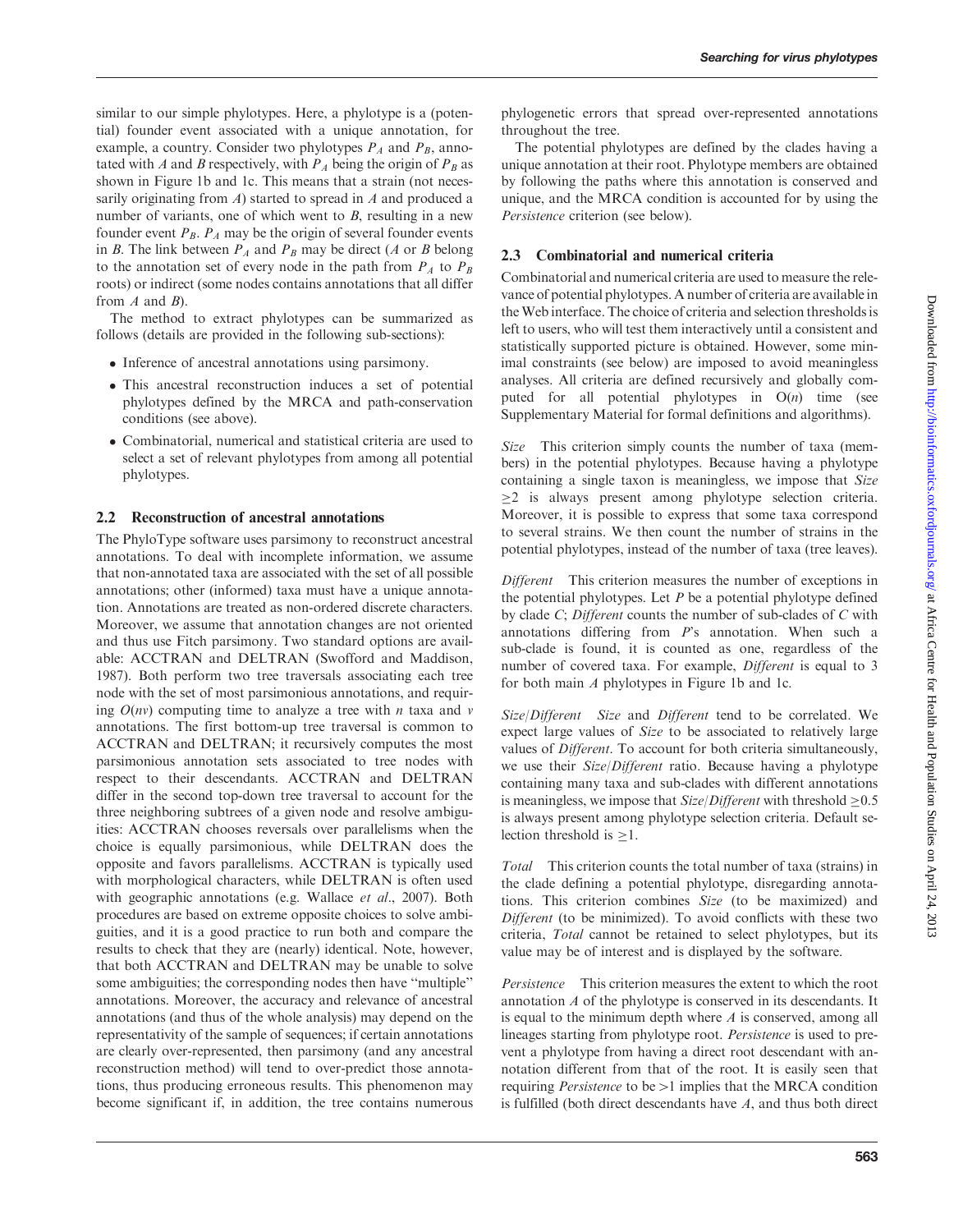sub-clades contain taxa annotated with  $A$ ). This  $>1$  constraint is imposed in the interface, but larger thresholds can be chosen.

Local separation We expect phylotypes to be well separated from the remaining taxa by a significant number of shared mutations. Local separation criterion is intended for this purpose and is equal to the length (i.e. expected number of substitutions per site) of the stemming branch of the phylotype. This criterion is available in community phylogeny software packages (e.g. RAMI, denoted as  $Y_{depth, nearest}$ .

Global separation For a number of reasons (e.g. reconstruction errors), the stemming branch of a potential phylotype may be short, while the other branches separating the phylotype and phylogeny root are long and indicate a high separation of the phylotype from the rest of the tree. For example, in Figure 2, we see a large A phylotype with short stemming branch, but its sister group contains a single taxon with annotation B, and the clade joining both has a long stemming branch that should be accounted for when measuring the separation of the A phylotype. Global separation accounts for the lengths of all branches separating the phylotype and phylogeny root, but also incorporates the number of taxa contained in the sister clades encountered along the path. With our example of Figure 2, Global separation of the A phylotype is equal to s (local separation of A) plus s' (local separation of A's father) times  $a/(a+1)$ , where a is the number of taxa in A, that is, nearly equal to  $s + s'$ . When the clade with B contains a large number of taxa, Global separation of the A phylotype is nearly equal to s.

This criterion is related to the  $Y_{depth, \text{deepest}}$  index provided by RAMI in that it counts all branches separating the phylotype from the tree root; however,  $Y_{depth, \text{deepest}}$  simply measures the total path length and does not account for sister group sizes. Global separation is also related to average distance criteria, for example, mean pairwise distance (MPD) in Picante, equal to the average distance between any taxon in the studied cluster and any taxon outside this cluster. An advantage of Global separation is that it requires linear computing times, while using average distances between taxon pairs requires (at least) quadratic computing times.

Diversity This criterion measures the genetic diversity of phylotype members. It is equal to the average path-length distance between the members of the phylotype and the phylotype root.



Fig. 2. Global separation and support. The respective sizes of  $A(=a \gg 1)$ and  $B$  (=1) are used to compute global criterion values (see text and [Supplementary Material](http://bioinformatics.oxfordjournals.org/lookup/suppl/doi:10.1093/bioinformatics/btt010/-/DC1) for detailed formula and algorithm)

This criterion closely resembles the standard average genetic distance within the studied set of taxa (e.g. within-cluster MPD, used Picante), but avoid quadratic-time computations. It is close to [Faith's \(1992\)](#page-9-0) phylogenetic diversity (e.g. implemented in RAMI and Picante), but does not depend on the number of taxa.

Local and global separation/diversity Separation and diversity indices depend on the tree scale. For trees with long branches, these indices will both tend to be high, and vice versa. To combine both aspects and avoid this scale effect, PhyloType provides users with these ratios: *Local separation/Diversity* and *Global* separation/Diversity.

Support Any branch support (e.g. bootstrap, Bayesian posterior, aLRT) can be used to select phylotypes using a user-supplied threshold.

Global support Just as with separation, Support may give a too local view. For example, in Figure 2, assume that s and s' refer to branch supports, then the large A phylotype is well supported, even if s is low. PhyloType thus uses Global support, which is defined recursively as Global separation, but turning the summation of branch lengths into a maximum of branch supports to keep Global support less than the largest possible support value (e.g. number of bootstrap replicates). In Figure 2, Global support for the A phylotype is equal to  $Max{s$ ,  $[a/(a+1) \times s'] \approx s'$ .

#### 2.4 Selection of most general phylotypes

Once all potential phylotypes have been evaluated using the criteria and thresholds defined by the user, we perform a top-down tree traversal to select the most general phylotypes satisfying all criteria. If an A phylotype satisfying all criteria is included in another A phylotype satisfying all criteria, then only the most general one will be selected, unless the path between the two contains one (or more) node(s) not annotated with  $A$ ; in that case, both A phylotypes are selected. For example, in [Figure](#page-1-0) [1c](#page-1-0), assuming that both A phylotypes satisfy all criteria, then both are selected. In terms of infections and countries, this corresponds to an infection starting in  $A$ , diffused in  $B$  and then returning in A. Similarly, we compute whether the origin of phylotypes is direct or indirect (see above and [Fig. 4](#page-5-0) for examples). The corresponding Search algorithm runs in  $O(n)$  time and is provided in [Supplementary Material](http://bioinformatics.oxfordjournals.org/lookup/suppl/doi:10.1093/bioinformatics/btt010/-/DC1). Lastly, when all phylotypes have been selected, we compute their values for all non-selection criteria. These values are displayed by the Web interface to help users to modify the selection criteria and analyze the results.

#### 2.5 Assessing phylotype significance using shuffling

Once a set of phylotypes has been selected from the data, an essential question is whether or not these phylotypes have some statistical significance and clearly depart from a random selection of taxon subsets within the input phylogeny. For this purpose, we use a shuffling procedure, a common statistical tool that is used for similar purposes in phylogenetic software packages (e.g. MacClade) and to study the phylogeography of virus epidemics (e.g. [Wallace](#page-9-0) et al., 2007). Here, we randomly shuffle leaf annotations and proceed with phylotype selection using the same procedure and selection criteria used for the original data.

Downloaded from http://bioinformatics.oxfordjournals.org/ at Africa Centre for Health and Population Studies on April 24, 2013 Downloaded from <http://bioinformatics.oxfordjournals.org/> at Africa Centre for Health and Population Studies on April 24, 2013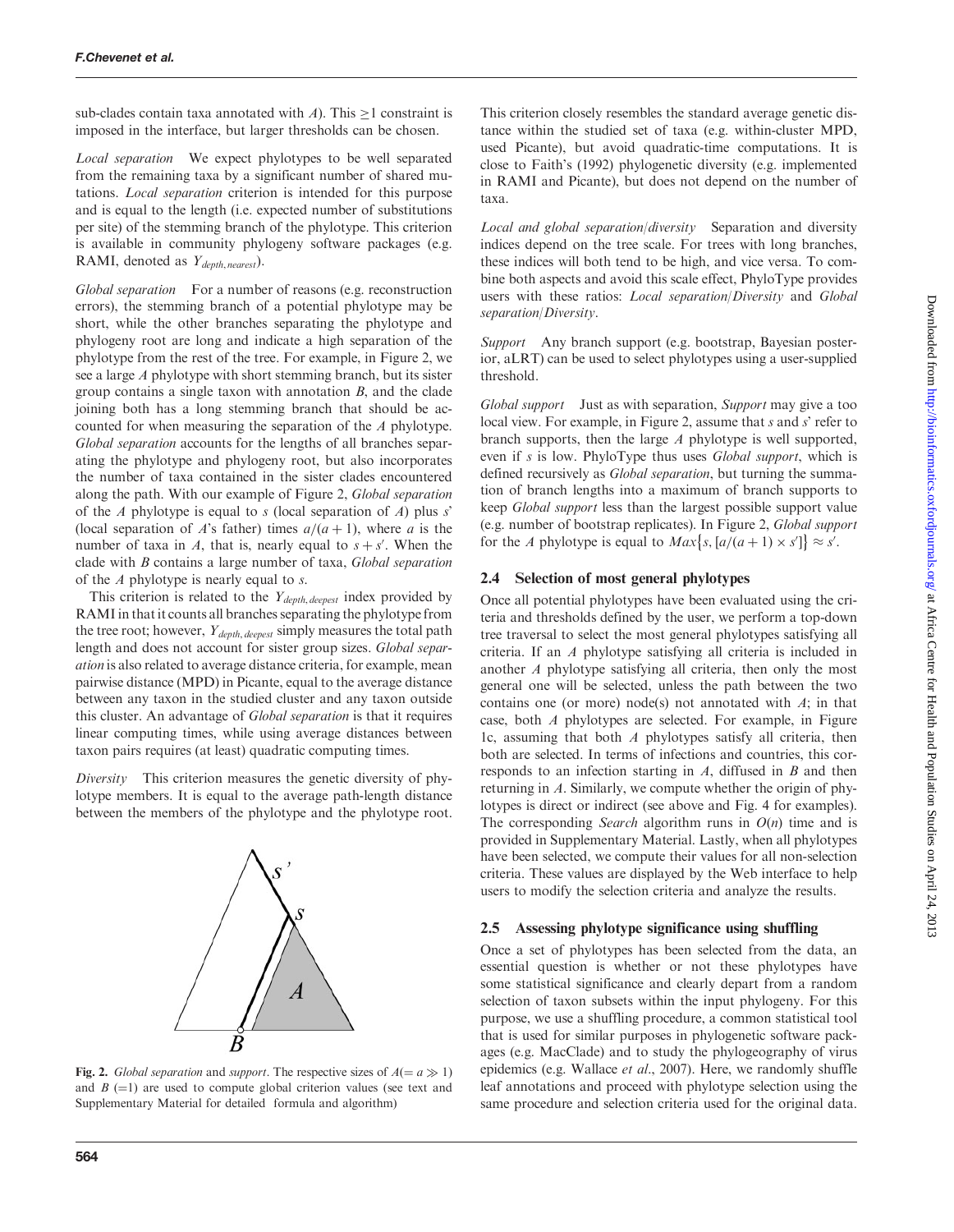<span id="page-4-0"></span>Table 1. Detailed table of the significant phylotypes found with HIV-1A, Albania data set

| Pi  | Anc          | A          | Cov(%) | $S_{Z}$      | $P_{\rm S}$   | Sz/DF             | Tt  | Df             | -S1   | Sg    | Dv    | Sl/Dv | Sg/Dv | Sp    | Spg       | AnE |
|-----|--------------|------------|--------|--------------|---------------|-------------------|-----|----------------|-------|-------|-------|-------|-------|-------|-----------|-----|
|     | root         | Africa     | 88     | 44<br>0/1000 | 2<br>867/1000 | 2.750<br>201/1000 | 152 | -16            | 0.009 | 0.009 | 0.172 | 0.051 | 0.051 | 1.000 | 1.000     |     |
| 17  | 14           | Albania    | 97     | 30<br>0/1000 | 3<br>11/1000  | 30.000<br>1/1000  | 32  |                | 0.017 | 0.059 | 0.024 | 0.718 | 2.415 | 0.960 | 0.960     |     |
| 251 | $\mathbf{1}$ | EastEurope | -80    | 8<br>0/1000  | 0/1000        | 8.000<br>0/1000   | 9   |                | 0.057 | 0.065 | 0.035 | 1.646 | 1.886 | 1.000 | 1.000     |     |
| 14  |              | Greece     | 69     | 27<br>0/1000 | 2<br>424/1000 | 13.500<br>10/1000 | 60  | $\mathfrak{D}$ | 0.009 | 0.073 | 0.066 | 0.132 | 1.097 | 0.880 | $0.880 -$ |     |

Selection criteria (displayed with bold characters) are Size (Sz  $\geq$ 5), *Persistence* (Ps  $\geq$ 1), *Size*/*Different* (Sz/Df  $\geq$ 1) and *Support* (Sp  $\geq$ 70%). *P*-values (in italic) are given as fractions, where the denominator indicates the number of shuffles. The analysis was run with ACCTRAN option. Pi, identifier of phylotype root; Anc, phylotype origin; A, annotation; Cov (%), coverage, i.e. percentage of taxa annotated with A that belongs to the phylotype; Tt, Total; Sl, Local separation; Sg, Global separation; Dv, Diversity; Spg, Global support; AnB, list of 'Breaking' annotations when the origin is indirect (see text and examples in [Fig. 4](#page-5-0)).

This shuffling procedure is repeated a number of times, typically 100 or 1000, and P-values are computed. The implicit null hypothesis is that the annotations are randomly associated with the leaves of the tree. The P-value corresponds to the fraction of shuffled data sets in which one finds a phylotype with the annotation being evaluated and at least as large a criterion value as the observed phylotype. For example, in Table 1, we see the analysis performed with the HIV-1A, Albania data set (see below). One thousand shuffles were performed. The first Africa phylotype with *Size* (Sz) 44 has a *P*-value equal to  $0/1000$  regarding this criterion, meaning that among the 1000 random shuffles, none has been found with Africa annotation and Size  $>$ 44; therefore, this phylotype is highly significant regarding the Size criterion. However, it is not significant regarding the Persistence criterion; the P-value is equal to 867/1000 meaning that 867 shuffled data sets were found, with Africa annotation, all selection criteria (Table 1) and *Persistence*  $>2$ . Globally this phylotype is statistically significant, as it is unlikely that such a large phylotype can be found by chance. The second Albania phylotype is statistically significant (*P*-value  $\leq$ 1%) for the three selection criteria.

Size is the most discriminating criterion, and the use of the shuffling procedure is especially relevant with this criterion. Assume that some annotation is highly represented in the data set; then we expect relatively large phylotypes having this annotation to be found by chance. On the other hand, rare annotations have a low probability of giving rise to phylotypes by chance. The shuffling procedure quantifies this random effect and can be used with a user-supplied significance level to discard phylotypes that could be found by chance due to the abundance of certain annotations. As multiple testing is performed, a low significance level (e.g. 1%) is recommended. Note, however, that sample size plays a crucial role. With limited sampling, low-sized non-significant phylotypes are to be expected. With additional samples, some of these phylotypes will become significant and the others will be discarded.

To obtain reliable P-value estimations, the number of shuffles has to be large enough; for example, having a *P*-value =  $0/10$  (i.e. with 10 shuffles) does not mean that the *P*-value is equal to 0. This is why we prefer not to provide the P-value as a percentage. Thanks to the speed of our selection algorithms, performing shuffling with 1000 iterations still requires low computing times, for example,  $\sim$ 12 min for the current version of the Web interface (powered by Intel Xeon X5650 CPUs, without any parallel implementation) with our large HIV-1C data set comprising  $\sim$ 3000 taxa and 14 annotation values.

# 2.6 PhyloType Web interface

The Web interface [\(www.phylotype.org](www.phylotype.org)) divides PhyloType analyses into the five steps summarized below. All required details are provided in the downloadable User Guide. The Web site includes data set examples showing the input formats and expected output files.

Input This step enables to copy/paste or upload a phylogenetic tree and its annotations. The tree is in Newick format with branch lengths and branch supports (optional). Annotations are in CSV (Comma-Separated Values) format, possibly with missing values. A third, optional, input is the number of strains attached to each taxon (default is 1, see 2.3).

Tree This step is optional. Several methods (e.g. midpoint, outgroup) are available to root the tree, when the user tree is unrooted. The Tree step enables a visualization of the tree with the posting of branch lengths and supports.

Annotation This step is also optional. The interface displays the annotation variables with all their possible values and respective frequencies among taxa. The Annotation step allows for logical combinations of annotations. For instance, an 'OR' connector allows for the aggregation of values (e.g. making global 'regions' from 'countries' annotations). Other operators are available, such as logical 'AND', duplication, deletion, etc. These combinations of annotations can be downloaded for further analyses.

Analysis This step corresponds to the PhyloType analysis itself. The user selects the criteria to be used for identifying phylotypes. Twelve criteria are available (see 2.3). Each criterion has a default threshold, which can be modified to be more or less stringent. An annotation variable must be selected, and, for this variable, a set of annotations to study is chosen. The parsimony option (ACCTRAN or DELTRAN) is selected, as well as the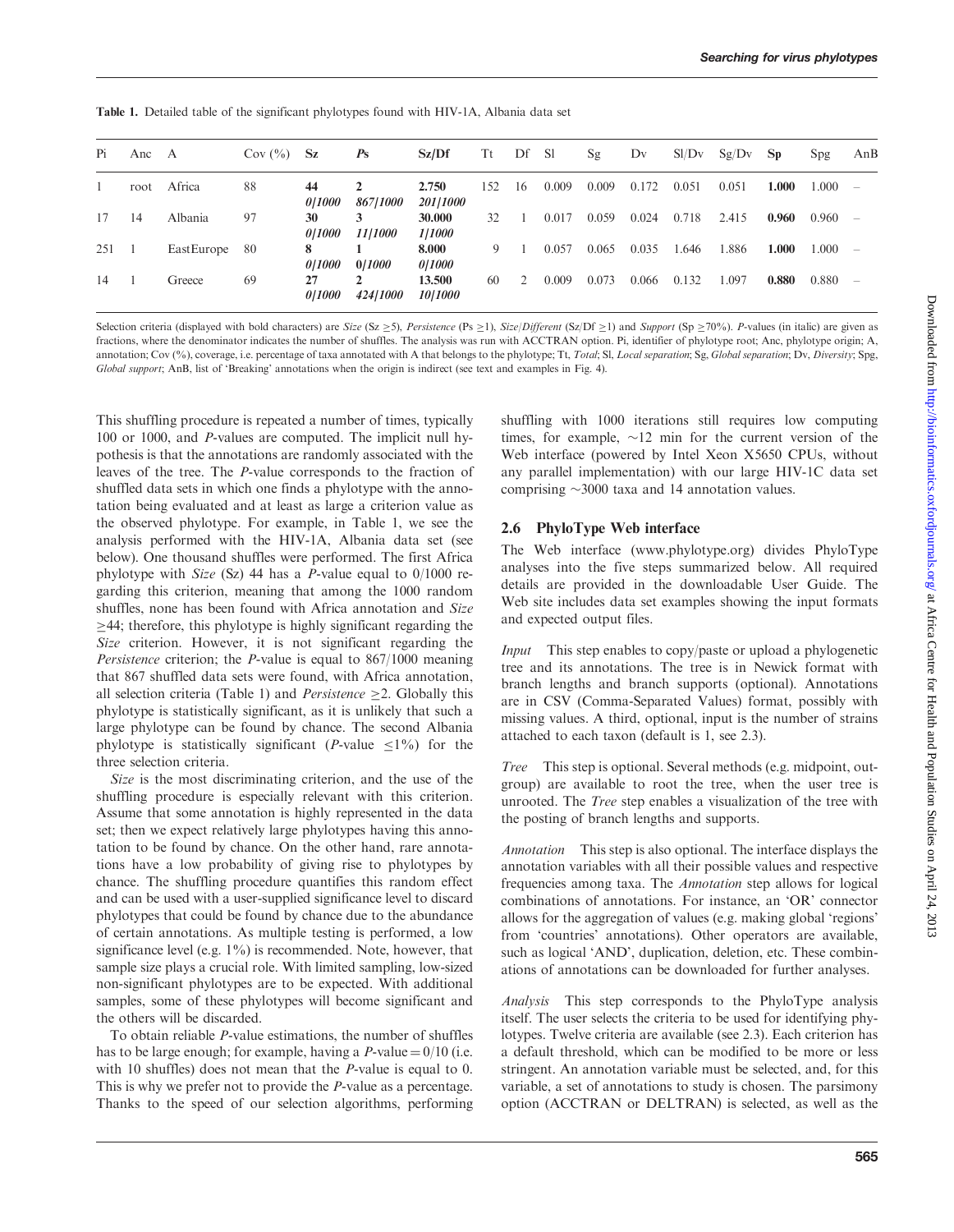<span id="page-5-0"></span>inclusion (or not) of the outgroup in the analysis. Lastly, the user can decide to perform shuffling, define the number of iterations and provide a P-value for phylotype selection using the Size criterion. PhyloType results are first summarized in an overview table that displays the number of phylotypes for each annotation value and various statistics [\(Supplementary Table S3](http://bioinformatics.oxfordjournals.org/lookup/suppl/doi:10.1093/bioinformatics/btt010/-/DC1)).

PhyloType analyses are fast, and it is easy to tune the parameter settings to explore the data with respect to this overview table.

Output This final step gives access to the detailed results of PhyloType. A first table ([Table 1](#page-4-0)) lists all selected phylotypes with corresponding statistics and taxa. Graphical outputs are



Fig. 3. Tree graphics obtained in the study of the epidemiological history of HIV-1A in Albania ([Salemi](#page-9-0) et al., 2008). (a) Phylogenetic tree in ''background'' format: selected phylotypes and their strains are colored; colored regions comprise all (uniquely annotated) nodes on the path from the phylotype root to the phylotype members; not colored (black) strains do not belong to any phylotype; the root node identifiers of phylotypes are provided, to be used in conjunction with the detailed table [\(Table 1\)](#page-4-0). (b) Phylotype map, summarizing the information contained in phylogenetic tree (a); circle surface is proportional to the Size value (number of members) of the phylotype



Fig. 4. Phylotype map (ACCTRAN) of the worldwide study of HIV-1C. Some of the phylotypes (colored in red) have indirect origin; for example, 789: Eastern Europe, with Southern Africa annotation(s) along the path to 1: Central Africa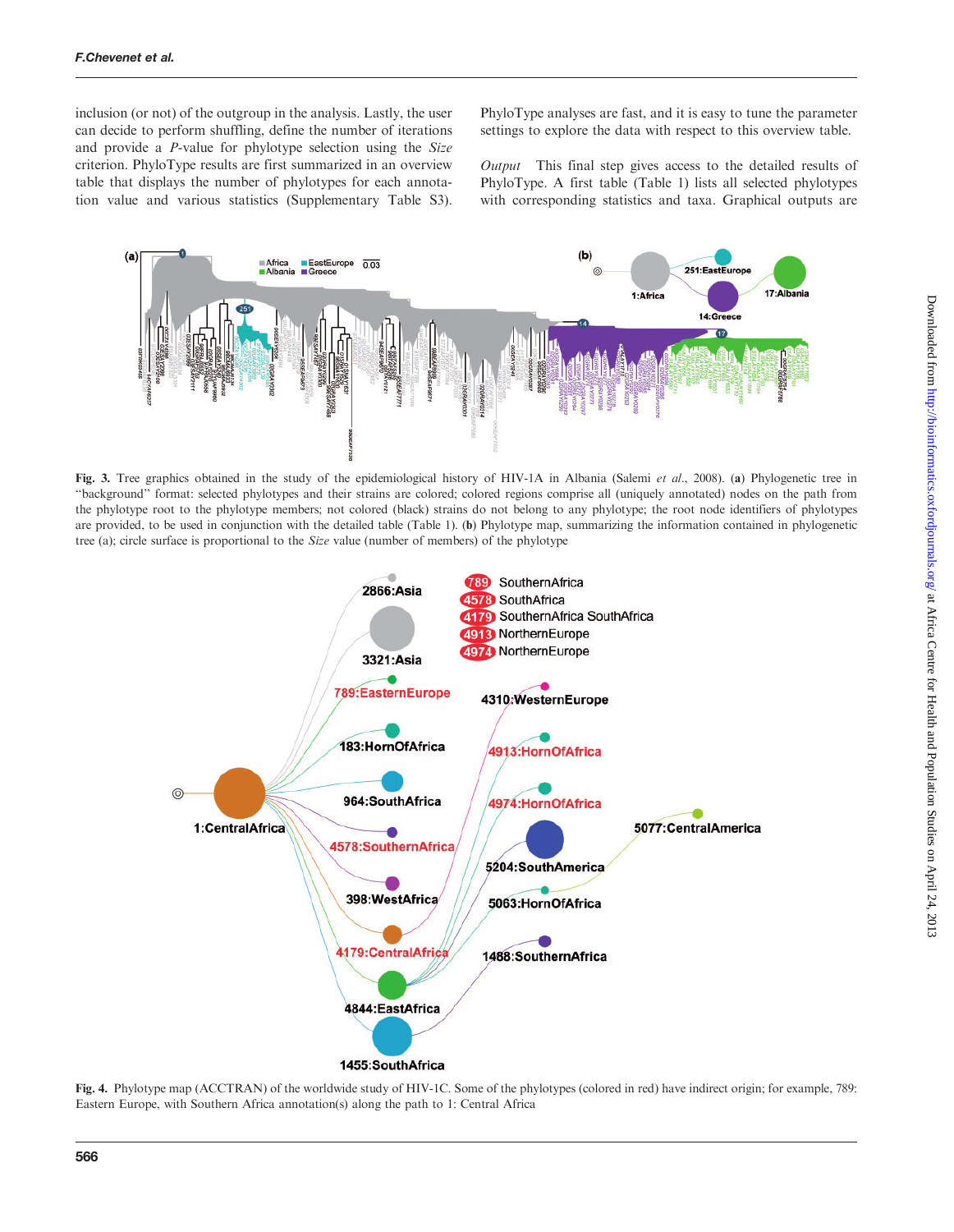available, such as phylogenies with color-encoded phylotypes or phylotype maps [\(Figs 3](#page-5-0) and [4\)](#page-5-0). All the input/output are available for download: original and rooted trees with node identifiers; annotations (primary and combined); overview and detailed phylotype tables; ready-to-print trees and map graphics in various formats.

Implementation The PhyloType pipeline is based on Tcl/Tk CGI scripts. PhyloType will be available soon as a free stand-alone package for Windows and Unix-like systems, including OSX. It will then be possible to integrate this tool in diverse environments and virus database resources.

### 3 RESULTS WITH TWO HIV-1 DATA SETS

In this section, we show the application of PhyloType software on two HIV-1 data sets, the first one (HIV-1 subtype A) with limited size to show the outputs and advantages of the method, the second one (HIV-1 subtype C) to demonstrate its efficiency to deal with large numbers of taxa and annotations. All input data and PhyloType results are available from [www.phylotype.](www.phylotype.org/SupMat/) [org/SupMat/.](www.phylotype.org/SupMat/)

# 3.1 Epidemiological history of HIV-1A in Albania

In this case, we applied PhyloType to a relatively small data set of pol sequences from 152 HIV-1 subtype A strains. This data set, the sequences and their alignment were derived from the study by Salemi et al[. \(2008\)](#page-9-0) on the origin of subtype A in Albania, where this subtype is widespread, while the rest of Europe is mostly affected by subtype B. The sequences used in this study are from Africa (50) and Europe (102), with 31 sequences collected in Albania and 39 in Greece, the suspected origin of the Albanian epidemic. The isolate HXB2 (HIV-1B) was used as the outgroup. As in Salemi *et al.* (2008), the phylogeny was inferred by ML. We used PhyML ([Guindon](#page-9-0) et al., [2010](#page-9-0)) with GTR+I+ $\Gamma$ 4 (following jModelTest, [Posada, 2008\)](#page-9-0), the SPR option to search the tree topology and aLRT SH-like branch supports.

The primary annotations in this data set are the countries in which the studied sequences were collected. These annotations were grouped into five geographic zones (as in [Fig. 1](#page-1-0)a of [Salemi](#page-9-0) et al[., 2008\)](#page-9-0): Africa, Western Europe, Eastern Europe, Greece and Albania (see [Supplementary Table S1](http://bioinformatics.oxfordjournals.org/lookup/suppl/doi:10.1093/bioinformatics/btt010/-/DC1) for details). The criteria chosen for the PhyloType analysis were  $Size \geq 5$ , Persistence  $\geq 1$ , Size/Different  $\geq 1$  and Support  $\geq 0.7$ . The ACCTRAN parsimony method was selected and 1000 shuffles were performed to test phylotype significance. Only those phylotypes whose P-value for *Size* is  $\leq 1\%$  were retained. These options, selection criteria and thresholds correspond to PhyloType's default parameter settings.

Results are provided in [Table 1](#page-4-0) and [Figure 3](#page-5-0), which shows two types of graphical outputs provided by PhyloType: (a) a phylogeny in which the selected phylotypes are represented by colored regions; (b) a phylotype map that indicates the succession of founder and migratory events. DELTRAN results are nearly identical, the only difference [\(Supplementary Fig. S1](http://bioinformatics.oxfordjournals.org/lookup/suppl/doi:10.1093/bioinformatics/btt010/-/DC1)) is that the large African phylotype includes six additional sequences due to the removal of some ancestral ambiguities. Moreover, we checked the robustness of the results regarding selection parameters. We observed high stability (see [Supplementary Fig. S2](http://bioinformatics.oxfordjournals.org/lookup/suppl/doi:10.1093/bioinformatics/btt010/-/DC1) for details), except when (as expected) we used a low Size threshold of 3 and did not perform any shuffling, which resulted in artifactual phylotypes. This illustrates the interest of the shuffling procedure, which should be used in all analyses to discard non-significant phylotypes.

Four phylotypes are found ([Table 1\)](#page-4-0) covering 72% of the sequences: an ancestral African phylotype (containing 88% of African strains); a Greek phylotype, clearly supported, with most of Greek strains (69%); a small East European phylotype [8 strains out of 10; 4 (out of 5) are Czech]; an Albanian phylotype with Greek origin containing almost all Albanian strains  $(97\%)$ , with strong aLRT support  $(0.96)$  and high significance. PhyloType analysis thus reaches the same main conclusions as Salemi et al[. \(2008\):](#page-9-0) 'The finding that 99% of the HIV-1A Albanian sequences could be traced back to a unique MRCA suggests a single major introduction of HIV-1A from Greece followed by local epidemic spread'. One can also see the importance of allowing exceptions in these analyses, as the large Greek phylotype includes one Albanian sequence (outside the Albanian phylotype), whereas the Albanian phylotype includes two Greek sequences. As noted by Salemi et al[. \(2008\),](#page-9-0) 'This could indicate a limited ongoing viral gene flow between the two neighboring countries'. One can also observe multiple introductions of HIV-1A in Europe, including in Greece. Lastly, the analysis reveals the small East European phylotype, not pointed out by Salemi et al[. \(2008\)](#page-9-0), but which is highly significant [\(Table 1](#page-4-0)). This phylotype contains most of the East European strains, plus one Greek exception, and has aLRT support of 1.0. It could correspond to a founder event followed by restricted spreading in Eastern Bloc countries, before its transformation. Additional studies and sequences would be necessary to confirm this hypothesis. However, we see here the advantage of a fast method such as PhyloType, which makes it possible to reveal and quantify (objective selection criteria, statistical significance using shuffling) the presence of clusters of interest, a task that is difficult to achieve using visual inspection, even on such a small data set.

# 3.2 Worldwide evolutionary history of HIV-1C

To demonstrate the abilities and efficiency of PhyloType, we applied the software to a large amount of data related to the HIV-1 subtype C epidemic on a worldwide scale. This subtype is the cause of nearly half of all HIV-1 infections. It is highly prevalent in southern and eastern (mainly Burundi and Ethiopia) Africa, along with irregular distribution throughout the rest of the world, including some highly contaminated countries such as India ([Hemelaar](#page-9-0) et al., 2011). We used the pol sequences of ([Jung](#page-9-0) et al.[, 2012](#page-9-0)), corresponding to all subtype C  $pol$  data available in the Los Alamos HIV database at the time of this study, to which 18 sequences from Senegal were added. We removed 45 sequences indicated as recombinant using the last version of SCUEAL ([Kosakovsky Pond](#page-9-0) et al., 2009), thus obtaining a set of 3036 ingroup sequences collected in 60 countries [\(Supplementary](http://bioinformatics.oxfordjournals.org/lookup/suppl/doi:10.1093/bioinformatics/btt010/-/DC1) [Table S2](http://bioinformatics.oxfordjournals.org/lookup/suppl/doi:10.1093/bioinformatics/btt010/-/DC1)). Moreover, to root the tree, we added 35 reference outgroup sequences extracted from the Los Alamos HIV database (non-C, subtype A to K). The phylogeny was constructed

567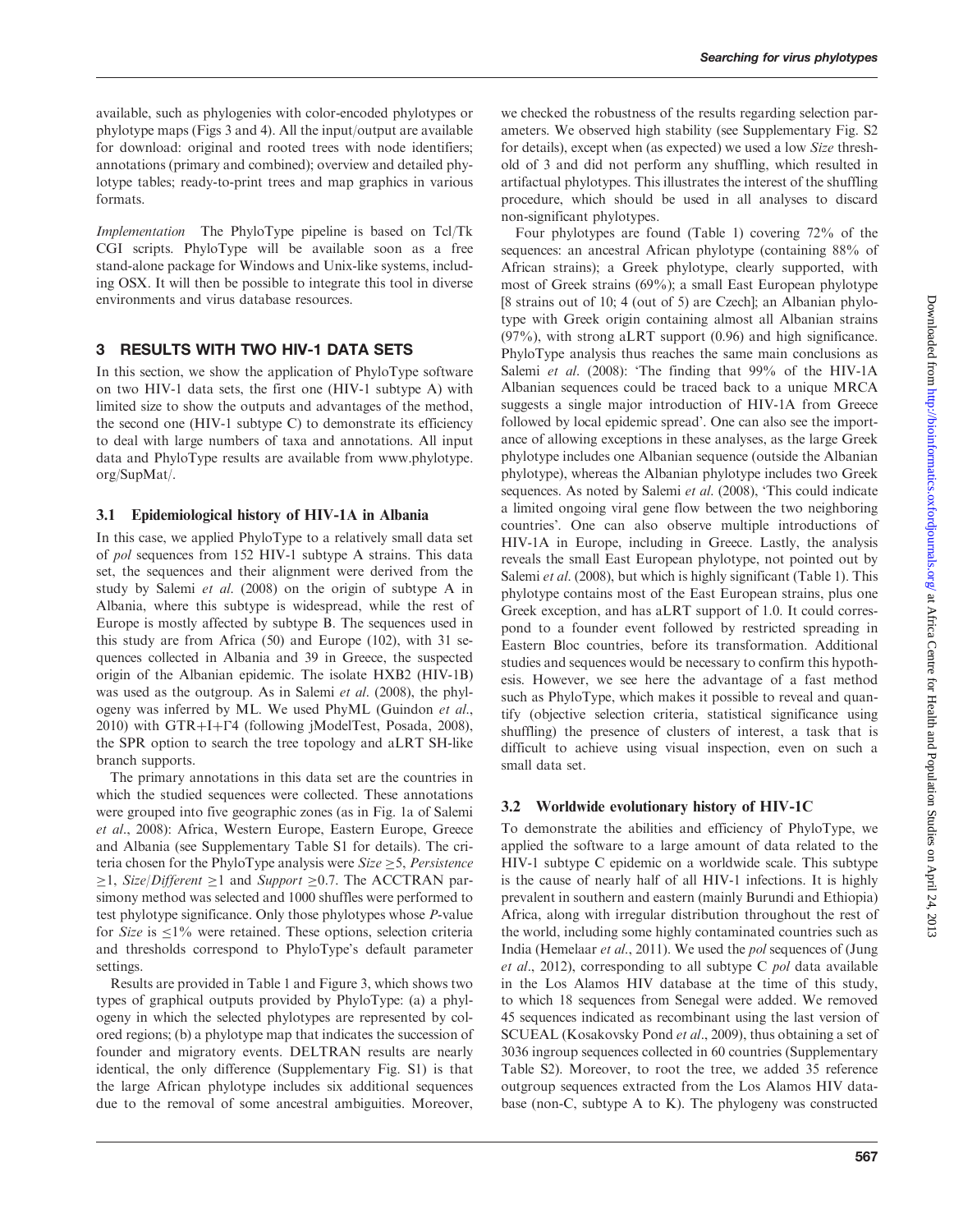using PhyML with GTR+I+F4, SPR option and aLRT SH-like branch supports. All alignment sites were used to build this tree, including sites associated to drug resistances, as their deletion showed little impact (Jung *et al.*, 2012; see this article for details on data, alignment and phylogeny calculation).

As with the previous study, we grouped countries in major areas to have enough strains for each group and to be able to extract synthetic and significant information. A total of 14 groups were used (see [Supplementary Table S2](http://bioinformatics.oxfordjournals.org/lookup/suppl/doi:10.1093/bioinformatics/btt010/-/DC1) for details and [Supplementary Figs S4](http://bioinformatics.oxfordjournals.org/lookup/suppl/doi:10.1093/bioinformatics/btt010/-/DC1) and [S5](http://bioinformatics.oxfordjournals.org/lookup/suppl/doi:10.1093/bioinformatics/btt010/-/DC1) for other groupings and corresponding results): Central Africa [644 strains, mostly from Zambia, plus a few strains collected in the Democratic Republic of Congo (DRC) near the Zambian border]; South Africa (including Swaziland, 731 strains); Southern Africa (other southern Africa countries, 328 strains); East Africa (188 strains, mostly from Burundi and Tanzania); Horn of Africa (118 strains, mostly from Ethiopia); West Africa (63 strains, mostly from Senegal); Asia (366, mostly from India); South America (245, mostly from Brazil); Central America (26, mostly from Cuba); North America (9, all from the USA); Northern (106), Western (67), Southern (92) and Eastern (53) Europe.

The selection criteria for PhyloType were  $Size \ge 10$ , Persistence  $\geq 1$ , Size/Different  $\geq 1$  and Support  $\geq 0.7$ , that is, the default parameter setting, except for Size (10 instead of 5) because of the large sample used here. The influence of these parameters is studied in the [Supplementary Material](http://bioinformatics.oxfordjournals.org/lookup/suppl/doi:10.1093/bioinformatics/btt010/-/DC1) and discussed below. We used both ACCTRAN and DELTRAN with 1000 shuffles and a significance level for the Size criterion of 1%. The results with ACCTRAN are reported in [Figure 4,](#page-5-0) [Supplementary](http://bioinformatics.oxfordjournals.org/lookup/suppl/doi:10.1093/bioinformatics/btt010/-/DC1) [Tables S3](http://bioinformatics.oxfordjournals.org/lookup/suppl/doi:10.1093/bioinformatics/btt010/-/DC1) and [S4.](http://bioinformatics.oxfordjournals.org/lookup/suppl/doi:10.1093/bioinformatics/btt010/-/DC1) Eighteen phylotypes are found covering 58% of the sequences (results with DELTRAN are similar, see [Supplementary Fig. S3](http://bioinformatics.oxfordjournals.org/lookup/suppl/doi:10.1093/bioinformatics/btt010/-/DC1) and further discussion):

Epicenter in Central Africa The analysis suggests (phylotype no. 1, coverage of 69%) that the epicenter of the HIV-1C epidemic is located in southern Central Africa. This annotation includes strains collected in Zambia and DRC. The latter was previously identified as being the epicenter of viruses belonging to the pandemic group M of HIV-1 (Vidal et al.[, 2000](#page-9-0)). Nonetheless, the root of this phylotype does not correspond to the root of the phylogeny, and it is possible that the origin of HIV-1C is located in a different region, just as is the case for HIV-1M itself (Keele et al.[, 2006\)](#page-9-0).

Dissemination around the African continent The virus spread from Central Africa across the entire African continent, that is, directly into Southern African countries (phylotype no. 4578), South Africa (nos. 964 and 1455), East Africa (no. 4844), West Africa (no. 398) and Horn of Africa (no. 183), or indirectly to the Horn of Africa (nos. 4913, 4974 and 5063) and Southern African countries (no. 1488), passing through East and South Africa, respectively. The direct filiation from East Africa to Horn of Africa is doubtful for two phylotypes (nos. 4913, 4974) with ACCTRAN, as the links are broken by Northern Europe annotations [\(Fig. 4\)](#page-5-0), but this finding is not observed with DELTRAN [\(Supplementary Fig. S3\)](http://bioinformatics.oxfordjournals.org/lookup/suppl/doi:10.1093/bioinformatics/btt010/-/DC1), which infers a direct origin in both cases. Even if they differ slightly, the two parsimony options establish a dual geographical (Central and East Africa) origin of the Horn of Africa epidemic, which could be a plausible

explanation for the observation of the C and C' sub-clusters in Ethiopia [\(Abebe](#page-9-0) et al., 2000). Thomson and Fernández-García [\(2011\)](#page-9-0) demonstrated that the majority of East and Horn of Africa strains are grouped within one clade, as our analysis suggests once again (phylotype no. 4844), with the exception of the small Horn of Africa phylotype no. 183 (directly descending from Central Africa). With ACCTRAN, PhyloType finds a Central Africa phylotype (no. 4179) that is a descendant of the major Central Africa phylotype (no. 1); the origin is indirect, possibly indicating a symmetrical flow and a return of the epidemic to the center from southern regions, but DELTRAN does not confirm this finding and groups the corresponding strains into a single large ancestral Central Africa phylotype (coverage of 86%). Lastly, we reach the prediction made in (Jung et al[., 2012](#page-9-0)) on a possible Zambian origin of the HIV-1C epidemic in Senegal (WestAfrica phylotype no. 398), especially in the MSM population. However, the African phylotypes altogether cover only  $\sim 50\%$  of the African strains: some regions are well-covered  $(>70\%$ , Central Africa, East Africa, Horn of Africa), some are in between  $(\sim 50\%$ , South and West Africa), while the Southern African countries (Botswana, Mozambique, Malawi...) have a low coverage  $(\sim 12\%)$ , likely due to their passing position between Central Africa and South Africa, with numerous introductions and bi-directional exchanges.

From Central Africa to Asia Our analysis indicates that the two Asian phylotypes (nos. 2866 and 3321, total coverage of 96%) originated in southern Central Africa (phylotype no. 1), which differs from the origin predicted for India (97% of Asian strains) by (Shen et al.[, 2011\)](#page-9-0), suggesting South Africa instead. However, this study used few strains from Zambia  $(<50$ ) and was based on the env gene. Moreover, a recent study performed on the three genes (gag, pol and env) was not able to determine the origin of the Indian cluster in any of those genes (Neogi et al.[, 2012](#page-9-0)). Their analysis, like our own, suggests that the HIV-1C epidemic in India was subject to multiple introductions with a major cluster.

Multiple introductions into Europe The Western Europe phylotype (no. 4310, descendant of Central Africa) only includes strains originating from Belgium, a country with historical and economic links with DRC. The Eastern Europe phylotype (no. 789) also contains strains from Romania exclusively. However, a small fraction  $(\sim)33\%$  of the strains from Belgium and Romania are included in these two phylotypes, and most of the European strains (93%) are not included in any phylotype. This confirms multiple introductions and complex transmission chains of HIV-1C in Europe, as already pointed out in numerous studies.

From East Africa to South America The analysis suggests that the HIV-1C epidemic propagated from East Africa (phylotype no. 4844) towards South America (no. 5204, coverage of 99%), a link already identified on several occasions (e.g. Véras et al., [2011\)](#page-9-0). Let us note that, with this data set containing few strains (3) collected in England, it is not possible to confirm or infirm the hypothesis that England played a key role in spreading HIV-1C in Brazil ([de Oliveira](#page-9-0) et al., 2010).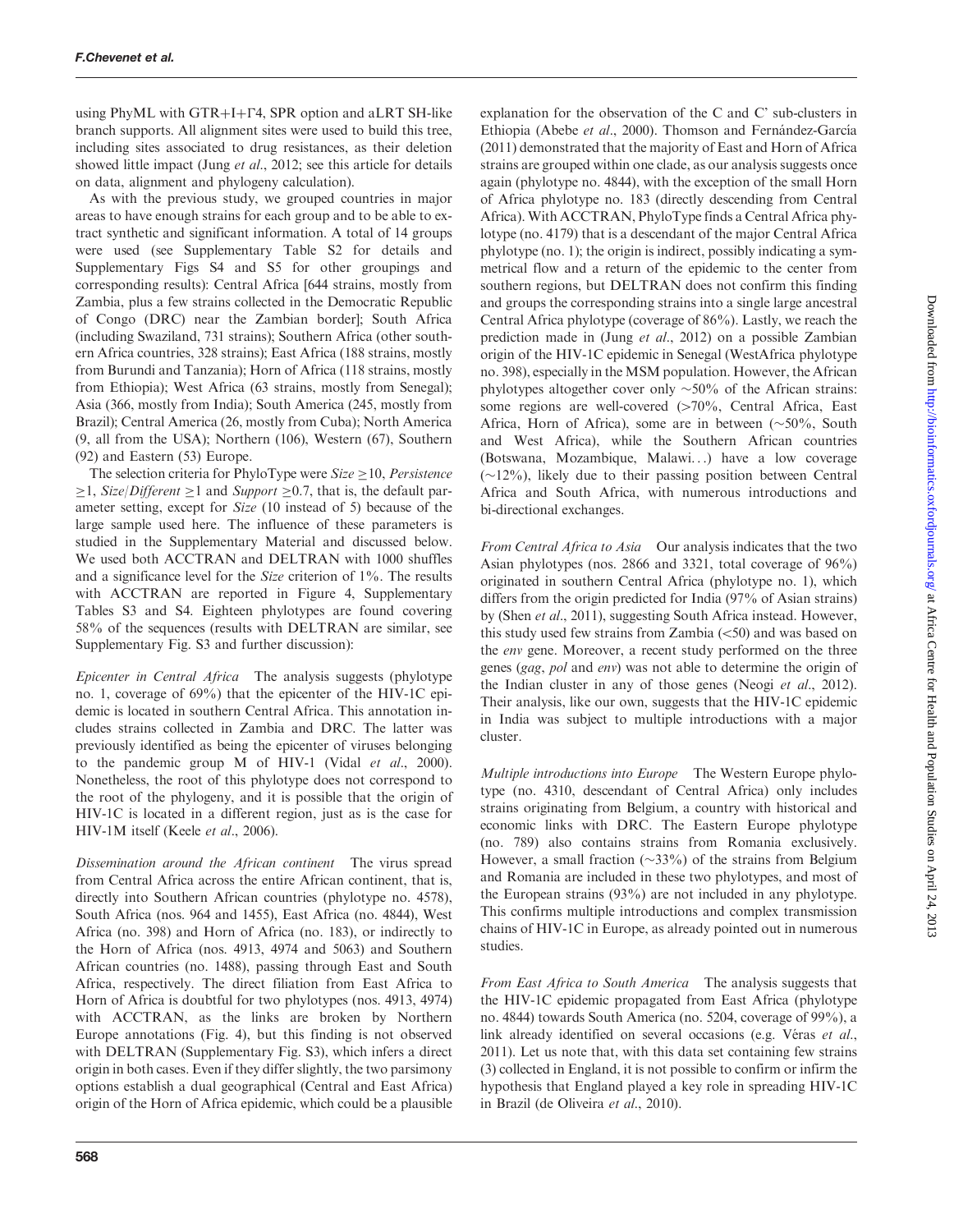Origin of the epidemic in Cuba The Central America phylotype (no. 5077, coverage of 65%) contains strains from Cuba exclusively, a country with numerous links to Africa. With ACCTRAN [\(Fig. 4](#page-5-0)), we find a transmission chain from East Africa to Horn of Africa and then Central America, while with DELTRAN ([Supplementary Fig. S3\)](http://bioinformatics.oxfordjournals.org/lookup/suppl/doi:10.1093/bioinformatics/btt010/-/DC1) the intermediary Horn of Africa step is not found and the filiation from East Africa to Central America (i.e. Cuba) is direct. Note, however, that 35% of Central America strains are not covered by any phylotype, which suggest multiple introductions into Cuba and surrounding countries.

Discussion, influence of options and selection parameters As ACCTRAN and DELTRAN are two heuristics performing extreme choices to solve ancestral annotation ambiguities, their comparison enables us to check the robustness of results regarding parsimony-based ancestral reconstructions. We have already indicated above certain differences between the two analyses. A general trend (with this data set and others) is that DELTRAN returns fewer ancestral ambiguities and fewer indirect origins than ACCTRAN (none versus five, [Supplementary Fig. S3\)](http://bioinformatics.oxfordjournals.org/lookup/suppl/doi:10.1093/bioinformatics/btt010/-/DC1). As a consequence, DELTRAN covers more sequences than ACCTRAN (64% versus 58%) and finds one more phylotype (19 versus 18). Moreover, six small phylotypes  $\left($  <150 sequences in total) are found by one method but not the other. However, both methods mostly agree. A number of phylotypes are identical (8) or nearly indentical (7 with similarity  $>80\%$ ) in both analyses, and the geographical history is the same for 88% of the covered sequences (see [Supplementary Fig. S3](http://bioinformatics.oxfordjournals.org/lookup/suppl/doi:10.1093/bioinformatics/btt010/-/DC1) for more results and explanations on these measures). Overall, this comparison gives us high confidence in most of the results of the PhyloType analysis and puts some others into perspective (e.g. origin of the Cuba phylotype, see above).

A good practice is to try alternative annotation groupings and measure their influence on the results. Thus, we tested two other solutions, using the original country annotations and, on the opposite, grouping countries into continents (Europe, Asia and America) and subcontinents (Central Southern Africa, Other Africa). As expected, when using broad (sub)continent annotations [\(Supplementary Fig. S4](http://bioinformatics.oxfordjournals.org/lookup/suppl/doi:10.1093/bioinformatics/btt010/-/DC1)), more sequences are covered (85%) but the phylogenetic map is oversimplified and not informative: eight original phylotypes (among 18) are recovered, but nine are included in two large African phylotypes that depict a coarse (but consistent) history of the epidemic in Africa, from Central and Southern countries to the rest of the continent. When using country annotations [\(Supplementary Fig. S5](http://bioinformatics.oxfordjournals.org/lookup/suppl/doi:10.1093/bioinformatics/btt010/-/DC1)), the number of covered sequences remains analogous and the similarity with original analysis is high (89%), but we have more ancestral annotation ambiguities and are unable to establish some of the filiations and results found previously. For example, we do not find any phylotype related to DRC, and that the epicenter of the epidemic seems to be situated in the DRC-Zambia region. Altogether, these results indicate that the grouping step must be conducted with care using additional (geographical, historical...) knowledge and that an exploratory phase is recommended to evaluate the relevance of different annotation groupings.

Lastly, we checked the robustness of the results regarding selection parameter values. When lowering the Size threshold to 5 (instead of 10), the analysis remains highly similar (97%),

but we find eight additional small phylotypes (49 sequences in total); on the opposite, when the Size threshold is equal to 20, the results are still consistent but seven phylotypes are lost ([Supplementary Fig. S6](http://bioinformatics.oxfordjournals.org/lookup/suppl/doi:10.1093/bioinformatics/btt010/-/DC1)). The Size/Different criterion is more difficult to tune. Basically, it represents the fraction of exceptions that one accepts in phylotypes. When too low, some phylotypes become meaningless and turn out to be non-significant using the shuffling procedure; when too high, some relevant phylotypes are lost. Here, the results do not change much in the 0.5, 2.0 range ([Supplementary Fig. S7\)](http://bioinformatics.oxfordjournals.org/lookup/suppl/doi:10.1093/bioinformatics/btt010/-/DC1); 0.5 is a bit too low; values between 1.0 and 2.0 seem to be convenient and result in similar meaningful phylotypes. With high threshold values, large phylotypes are lost and broken into numerous small phylotypes.

# 4 CONCLUSION

To summarize results regarding the HIV-1 subtype C pandemic: PhyloType recovers a number of already-identified transmission chains (e.g. East Africa to Brazil), contradicts a few others (e.g. origin of Indian epidemic) and suggests some new routes (e.g. two different geographical origins of the Ethiopian epidemic). Note that PhyloType reveals potential founder events, rather than gene flows as proposed by [Slatkin and Maddison \(1989\)](#page-9-0) and used in numerous studies (e.g. [Wallace](#page-9-0) et al., 2007; Véras et al.[, 2011\)](#page-9-0). PhyloType results are obtained rapidly, in a matter of minutes, through a user-friendly Web interface. Therefore, we believe that PhyloType software has the potential to be extremely useful for exploring and interpreting the large virus phylogenies, which are available today and should become the norm in the near future. The application's speed should be a major asset in surveillance tasks. However, for many viruses (e.g. Hepatitis B), strain annotations (countries, dates...) are not yet as easily obtained from the databases as they are with HIV-1, which should imply the need for some significant preliminary work before launching PhyloType analyses. Moreover, representative samples are still lacking for several viruses (e.g. Nonovirus), and sampling efforts will have to be made to use PhyloType (and any other similar tool) effectively.

Several directions deserve further exploration, most notably the implementation of simple and computationally efficient probabilistic models, to be used instead of parsimony to infer ancestral annotations, and the automatic combination of annotation values, as performed by other methods (e.g. DIVA, [Ronquist, 1997;](#page-9-0) Lagrange, [Ree and Smith, 2008](#page-9-0)). Moreover, PhyloType could be used for radically different purposes, such as exploring large protein families associated with differentiated or specialized functions.

# ACKNOWLEDGEMENTS

We thank Heikki Lehvaslaiho and Anne-Muriel Arigon-Chiffoleau for the discussions when we started working on this project, Marco Salemi for providing us with the Albania data set and three anonymous referees for their helpful comments.

Funding: HIVphyML project (T.D.O., F.C., O.G.; NRF South Africa and CNRS France); PhyloSpace project (F.C., M.J., O.G.; ANR 6ème Extinction); NUMEV Montpellier Labex (M.J., O.G.); Wellcome Trust (T.D.O.; grant 082384/Z/07/Z).